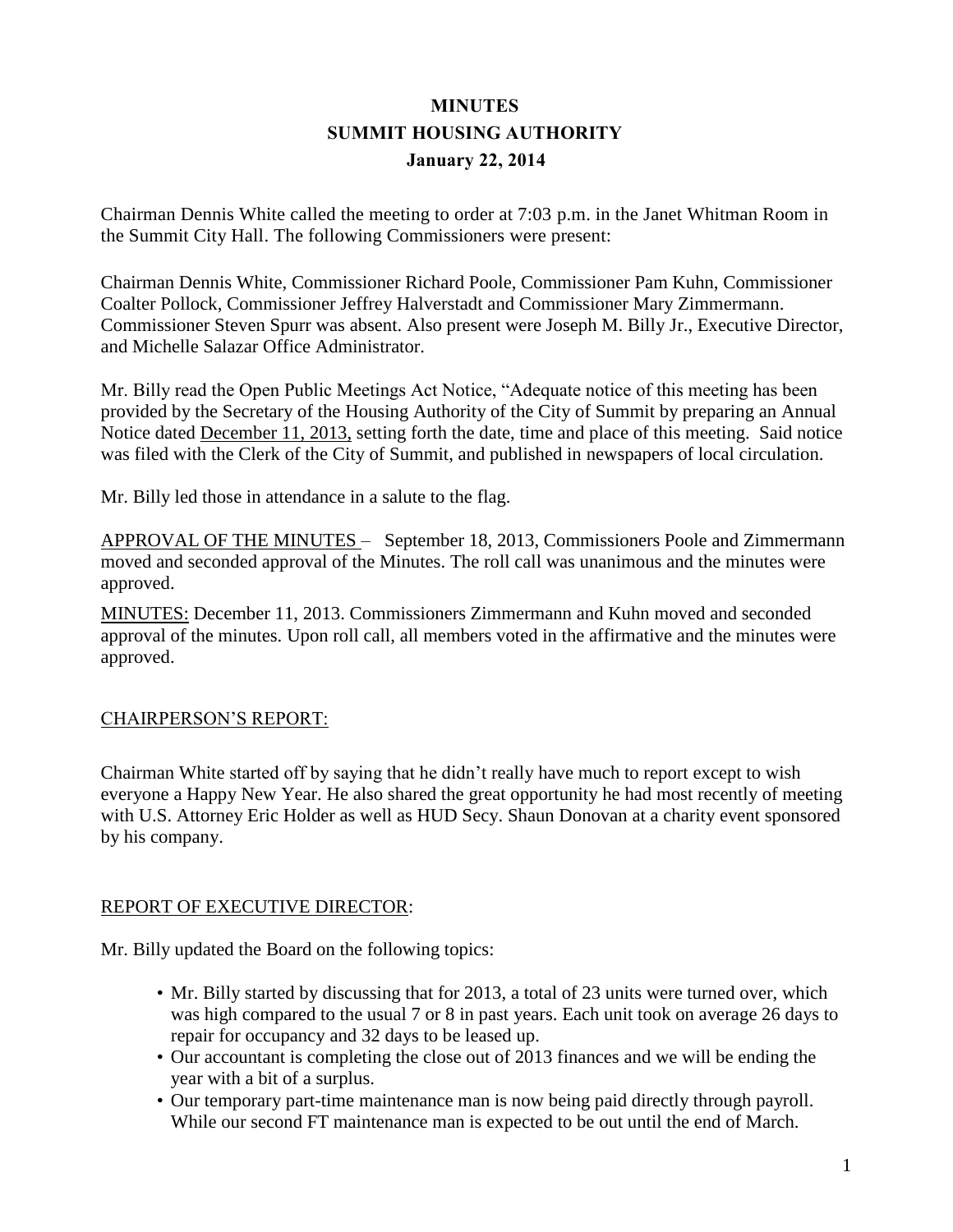- Our snow storm cleaning is being aided by some residents who are being paid \$10 per hour and are being called in to assist our maintenance staff.
- Vito Gallo was brought on to help with deed restrictions and to help with Affordable Housing paperwork. There are a total of 19 units that are deed restricted in town. All of the paperwork is caught up now. Deed restrictions should be filed when the unit is first occupied/leased.
- On January 8, 2014 we were granted an eviction at Glenwood and the judge asked if the Housing Authority would accept partial payment and we said we would not. Tenant was supposed to show up with full payment the following Monday after court date but the Housing Authority has not heard back from her. We are pursuing the lock-out.
- There have been two stove-top fire incidents at 12 Chestnut where tenants put pots on stove and forgot about it and burned it. Fire department arrived promptly for both incidents. One occurred on 1/18/14 and the second on 1/22/14. There were no injuries or property damage.
- Mr. Billy mentioned some non-routine items on the January 2014 bills list: Action Termite & Pest Control for \$3,600, Cheap Charlie's plumbing for water heaters replaced at Glenwood and Weaver Street for \$4,993.75, the first installment payment for JIF Insurance Premium for \$43,253.99, and True Value Hardware \$2,234.00 for Salt and Calcium pellets for snow storm preparations at the three properties.

Mr. Billy then entertained any questions or concerns from the Board.

- Commissioner Kuhn asked if the December 2013 payment to Urucorp would be the last janitorial service payment? Mr. Billy said no it would not be because we have not been able to implement our part time worker plan yet due to inclement weather and the fact that our second full time maintenance man is not yet back from sick leave.
- Commissioner Kuhn also asked about the notation on the bottom of the bills list for three checks being reissued to the City of Summit because the originals had been lost. Mr. Billy confirmed that the checks were misplaced in City Hall and therefore we had to reissue them.

# RESIDENT ASSOCIATION REPORTS: None.

## COMMITTEE REPORTS:

**Operations:** Commissioner Kuhn started by stating that there is one CD that is coming due next week. Commissioner Kuhn went on to mention the new spreadsheet listing utilities explanation and how it simplified the period of service and charges. Mary asked about the difference in the utility cost for apartment 405A from one month to another. The budget to actual left us with a surplus of about \$213,000. Other than the surplus, Commissioner Kuhn did not have any further questions. There is also a new Housing Managers Report for 2014 and it currently lists Weaver Street and Glenwood Place fully occupied and one vacancy at 12 Chestnut. There will soon be one vacancy at Glenwood due to the current eviction.

**Affordable Housing**: Commissioner Poole stated that in regards to the Our House project, the city had to sue COAH to get it to do what is statutorily supposed to do. He and Mr. Billy provided updates on the potential Franklin Place Project. The board suggested a legal review regarding the structure of this development. Mr. Billy said he's following up with our attorney.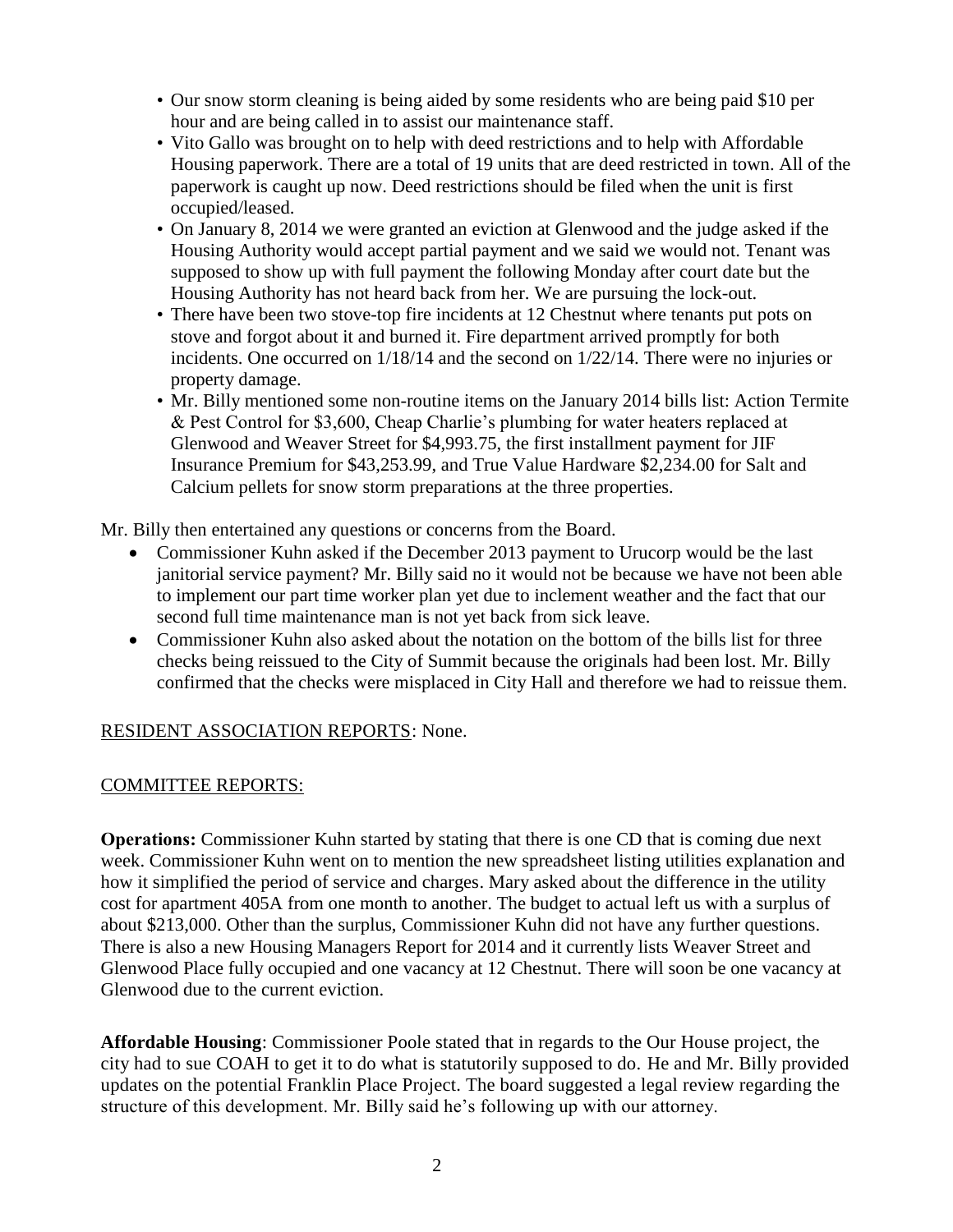**Personnel:** Mr. Billy stated he has an issue to discuss in closed session.

**Residents Committee:** Commissioner Kuhn mentioned that the Senior Holiday party in December at 12 Chestnut was delightful and was full of great food and entertainment.

**Public Relations:** None.

**Buildings & Grounds:** None.

#### PUBLIC COMMENT: None.

OLD BUSINESS: Mr. Billy commented on the ongoing dispute with Hayden regarding liquidated damages, and, the issue of the laundry equipment and the SAHC. RAD application was submitted in December and we are awaiting reply.

NEW BUSINESS: None.

CORRESPONDENCE: None.

#### RESOLUTIONS:

Commissioner Poole moved for a Consent Agenda for:

- 14-22-1-1: Resolution Approving the Payment of Invoices for the period of 12/12/13 to 1/22/2014
- 14-22-1-2: Resolution Approving the Write-Off of Outstanding Tenant Accounts Receivables
- 14-22-1-3: Resolution Authorizing The Award Of A Contract To Mava Landscape Inc. of Summit, NJ To Perform The 2014 Landscape & Grounds Maintenance In An Amount Not To Exceed \$14,790.00

Commissioner Zimmermann seconded the Consent Agenda.

Upon roll call on the Consent Agenda, all members voted in the affirmative and the resolutions were approved unanimously.

## COMMON COUNCIL LIAISON: None.

EXECUTIVE SESSION: Commissioners Poole and Halverstadt moved to enter into Executive Session. All members voted in the affirmative.

Commissioners Zimmermann and Kuhn moved and seconded going back into public session. All members voted in the affirmative.